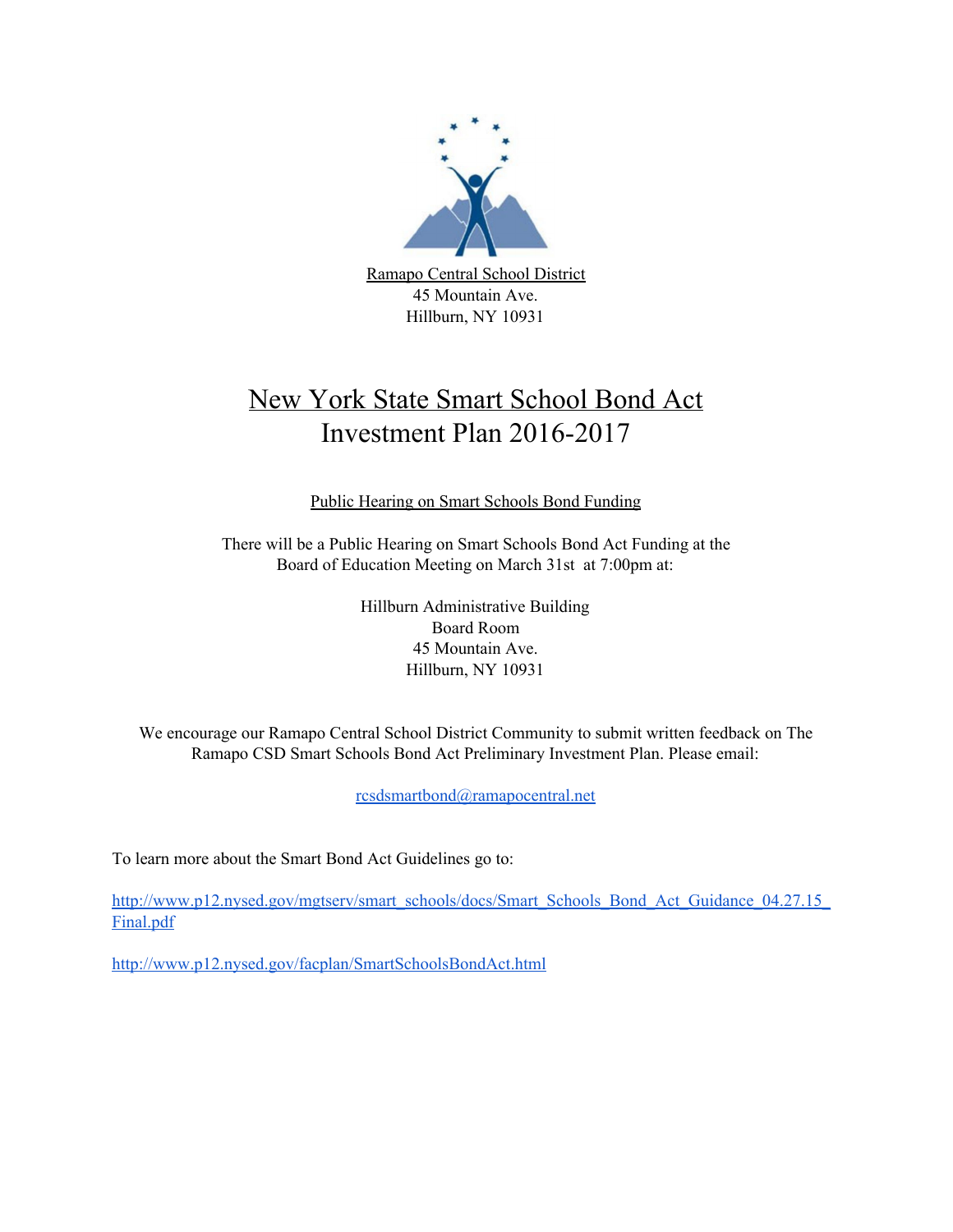## TABLE OF CONTENTS

- I. PLAN OVERVIEW
- II. PRECONDITIONS
- III. GOALS
- IV. PURCHASE PLAN & ALLOCATIONS
- V. PROFESSIONAL DEVELOPMENT
- VI. SUSTAINABILITY
- VII. INVESTMENT PLAN TIMELINE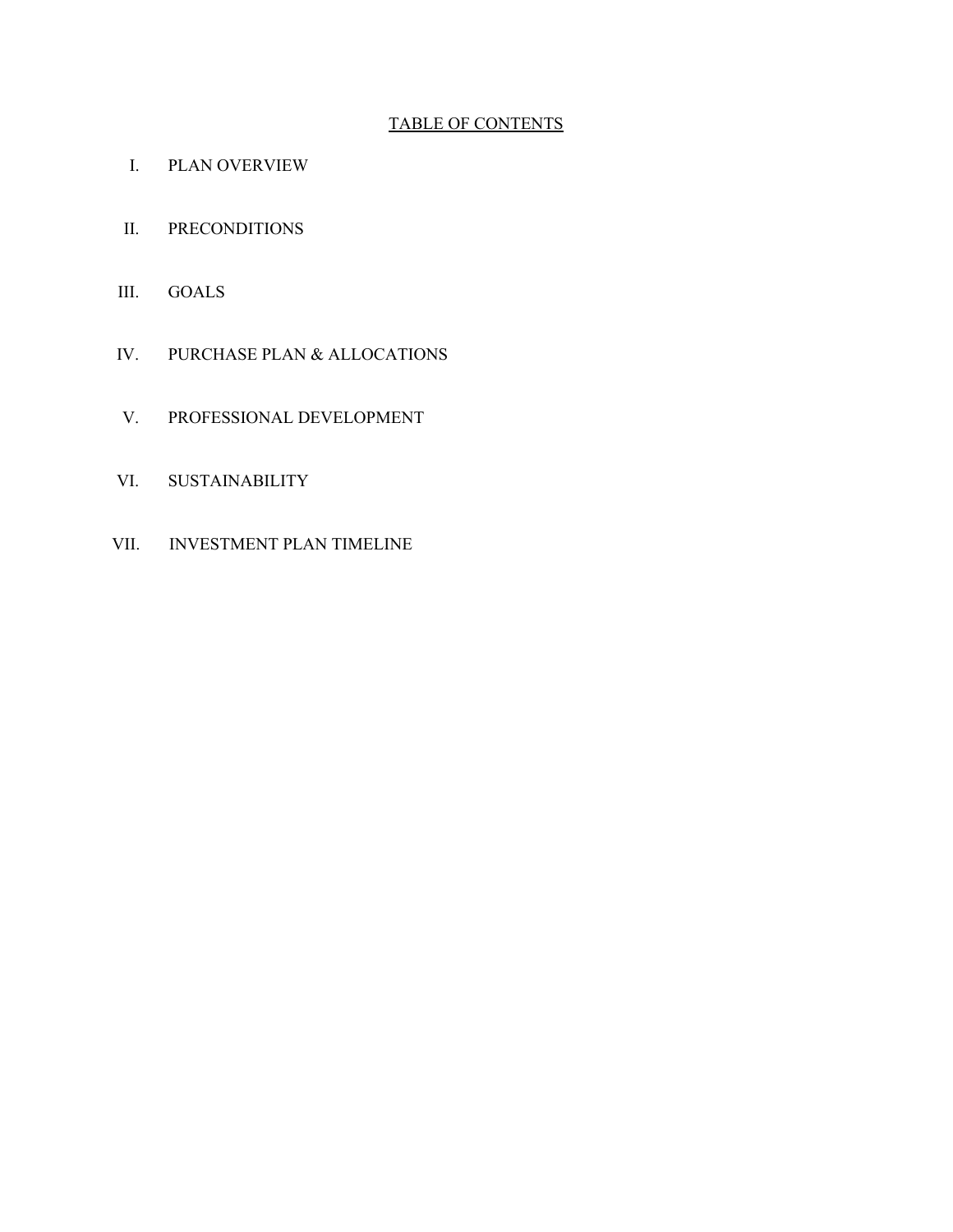#### **PLAN OVERVIEW**

In January 2014, Governor Andrew M. Cuomo called for New York State to invest \$2 billion in its schools through a Smart Schools Bond Act (SSBA). Voters approved the Smart School Bond Act in November 2014 and as a result the Ramapo Central School District was allocated to receive **\$1,646,123**. The District plans to utilize SSBA funds in conjunction with District funds and the e-Rate Federal Discount Program to modernize our technology infrastructure. The Ramapo Central School District Smart Schools Investment Plan is designed to:

- To Enhance and Improve The Ramapo CSD Network Infrastructure
- To Enhance and Improve our wireless connectivity and expand coverage in schools
- To Enhance and Improve our Security cameras and Systems

### **PRECONDITIONS**

As a precondition to utilizing the SSBA allocations, the District will ensure that there is adequate Internet bandwidth to further expand wireless connectivity for classrooms and upgrading the Ramapo CSD security network and cameras. There will be adequate Internet bandwidth in excess of 100 Mbps per 1,000 students to sustain the increase of more classroom devices beginning in July 2016.

Ramapo CSD has managed fiber between buildings on the District's private network which provides up to 10 Gigabit of interconnectivity. Currently the District has 1 Gigabit between and within buildings for district interconnectivity, but with the eRate Project prior to the SSSBA Project (cabling and security upgrades) the Ramapo CSD network infrastructure we will be able to utilize bandwidth up to the 10 Gigabit threshold in between and within buildings.

All New York State public school districts are required to complete and submit a District Instructional Technology Plan survey to the New York State Education Department in compliance with Section 753 of the Education Law and per Part 100.12 of the Commissioner's Regulations. Districts that include investments in high-speed broadband or wireless connectivity and/or learning technology equipment or facilities as part of their Smart Schools Investment Plan must have a submitted and approved Instructional Technology Plan survey on file with the New York State Education Department (NYSED). The Ramapo Central School District Instructional Technology Plan survey was submitted and approved by NYSED in October 2015.

## **GOALS**

The Ramapo Central School District Smart Schools Investment Plan will focus on:

- Upgrading the Ramapo CSD Network Infrastructure (upgrade  $\&$  replace existing cabling) to improve connectivity, coverage and speeds (Bandwidth) between schools out to the Internet.
- Upgrade current Wi-Fi infrastructure (upgrade & replace existing cabling) for all classrooms in grades K12.
- Upgrade security cameras and security systems.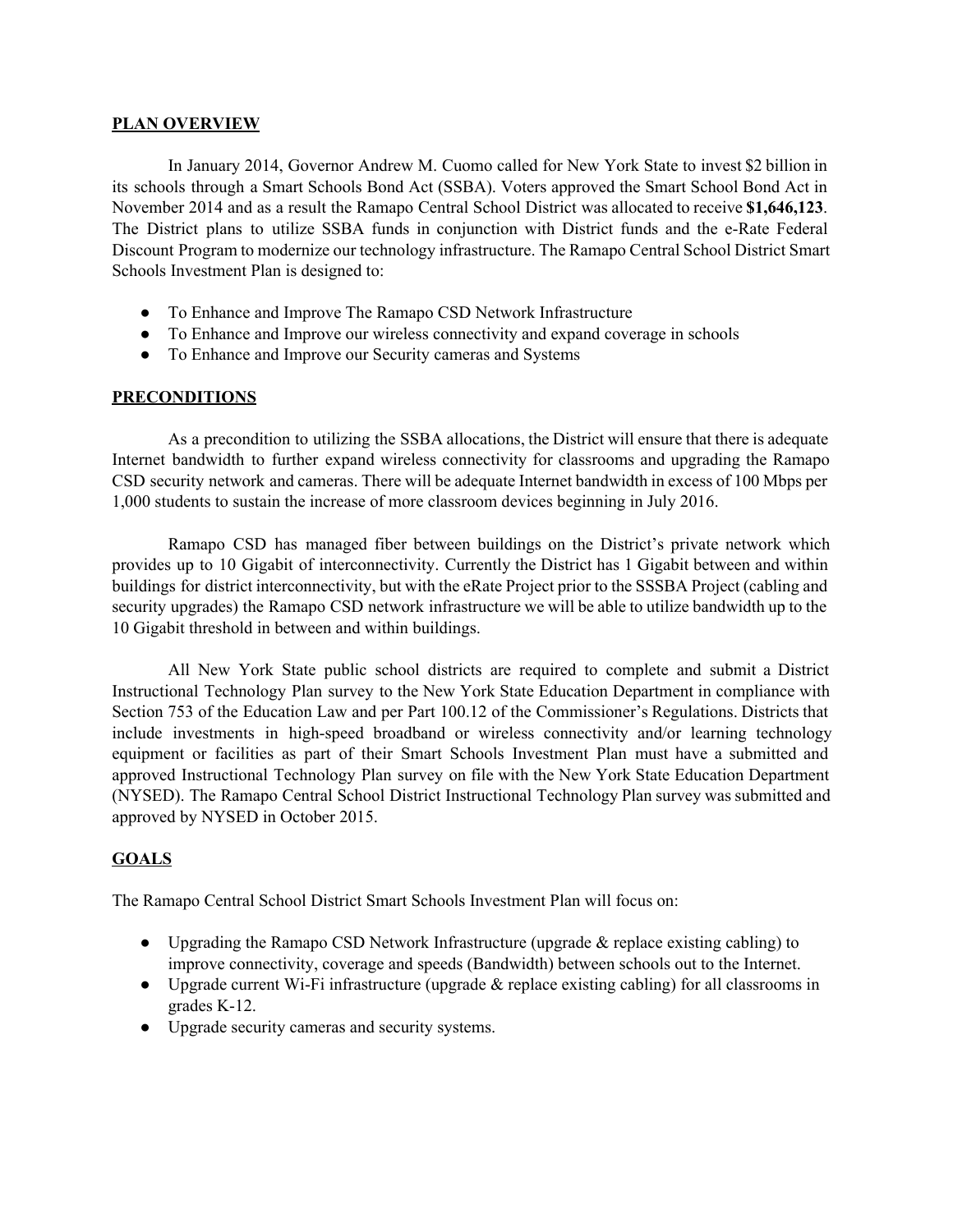## **PURCHASE PLAN & ALLOCATIONS**

The Ramapo Central School District supports a technology network of almost 5,000 users. Under current allocations of resources for technology equipment, that includes; BOCES Purchase Agreements (IPA), District Technology Department yearly budget allocations, eRate funding, and any grant funding available, the district cannot move as rapidly as it would like to supply all schools with instructional technology equipment and infrastructure. Therefore, the district plans to prioritize the upgrade connectivity, aging security network and cameras with SSBA allocations. SSBA allocations are described below in Table 1 by allowable expenditure Budget Category areas, and in conjunction with District funding and the E-Rate rebates.

| TABLE 1: SSBA Allowable Expenditure Summary of \$1,646,123 by Budget Category |  |  |
|-------------------------------------------------------------------------------|--|--|
|                                                                               |  |  |

| <b>SSBA Budget Category</b>                                                                                                                                                  | <b>Allocations</b> |  |
|------------------------------------------------------------------------------------------------------------------------------------------------------------------------------|--------------------|--|
| <b>School Connectivity</b><br>Upgrade Network Infrastructure<br>$\bullet$<br>Upgrade/Replace Server Closet Cabling<br>$\circ$<br>Upgrade/Replace Wireless Cabling<br>$\circ$ | \$620,850          |  |
| <b>High-Tech Security Features</b><br>Upgrade/Extend/Replace Security Network & Cameras                                                                                      | \$250,519          |  |
| <b>Unallocated Funds</b>                                                                                                                                                     | \$774,754          |  |
| Totals                                                                                                                                                                       | \$871,369          |  |

The following information below summarizes the SSBA Budget Category in Table 1. for School Connectivity.

#### Upgrade Network Infrastructure

Using district funds and the eRate discount program, the Ramapo CSD will upgrade and optimize network Infrastructure connectivity at all Ramapo CSD schools to 10 Gigabit switches, 10 Gigabit Cores, and install 460 Wireless Access Points in all classrooms and instructional areas. **SSBA funds will be utilized to upgrade cabling to wireless access points in classrooms** to increase bandwidth and connectivity, and cabling/switching in server closets will be upgraded to support the increased network traffic using SSBA funds.

With District funds and the eRate discount, Ramapo CSD will be expanding our wireless at all schools including classrooms and instructional areas. Numbers of access points per building are as follows:

- Suffern High School-116 Access Points
- $\bullet$  Suffern Middle School-100 Access Points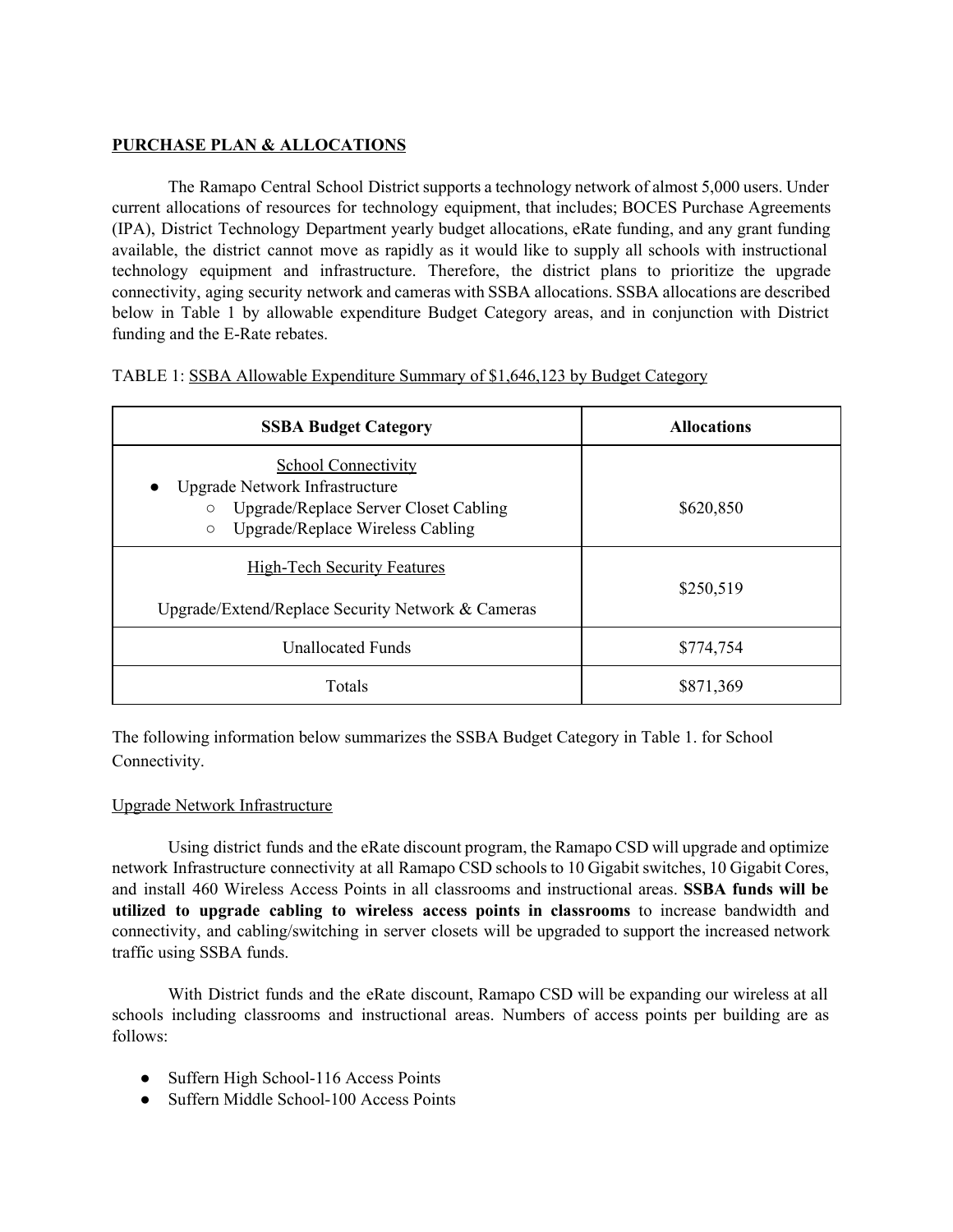- Cherry Lane Elementary School-53 Access Points
- Montebello Elementary School-42 Access Points
- Richard P Connor Elementary School-47 Access Points
- Sloatsburg Elementary School-34 Access Points
- Viola Elementary School-50 Access Points

## Total Access Points:460

The following information below summarizes the SSBA Budget Category in Table 1. for **High-Tech Security Features**.

The District currently has an aged security network infrastructure and cameras that needs to be upgraded. Ages of cameras range from 512 years old. We intend to use our SSBA allocation in the High-Tech Security Features category as to:

- Replace security cameras with High-Resolution Digital Cameras.
- Upgrade/Replace Security Cameras Server infrastructure.

The camera counts are as follows:

- $\bullet$  High School (24)
- Middle School (26)
- $\bullet$  Viola (8)
- $\bullet$  Sloatsburg (11)
- $\bullet$  Montebello (13)
- RP Connor Elementary  $(15)$
- Cherry Lane  $(8)$
- Hillburn Administrative Building (4)

#### **PROFESSIONAL DEVELOPMENT**

While the Smart Schools Bond Act does not provide allocations for Professional Development, the Ramapo Central School District will continue providing resources and funding based on its approved budgets and The District Technology Plan to support and promote activities for technology professional development for staff, teachers and administrators.

*Technology related student/program goals include:*

- Increase student's quality and use of technology as a tool to improve learning, interact successfully in a 21st century skill environment and to achieve their personal, education, and workplace goals.
- Continue to incorporate and employ technology-related strategies to empower their academic success and understanding as related to:
	- Creativity and Innovation
	- Communication and Collaboration
	- Research and Information Fluency
	- Critical thinking, Problem Solving, and Decision Making
	- Digital Citizenship
	- Technology Operations and Concepts